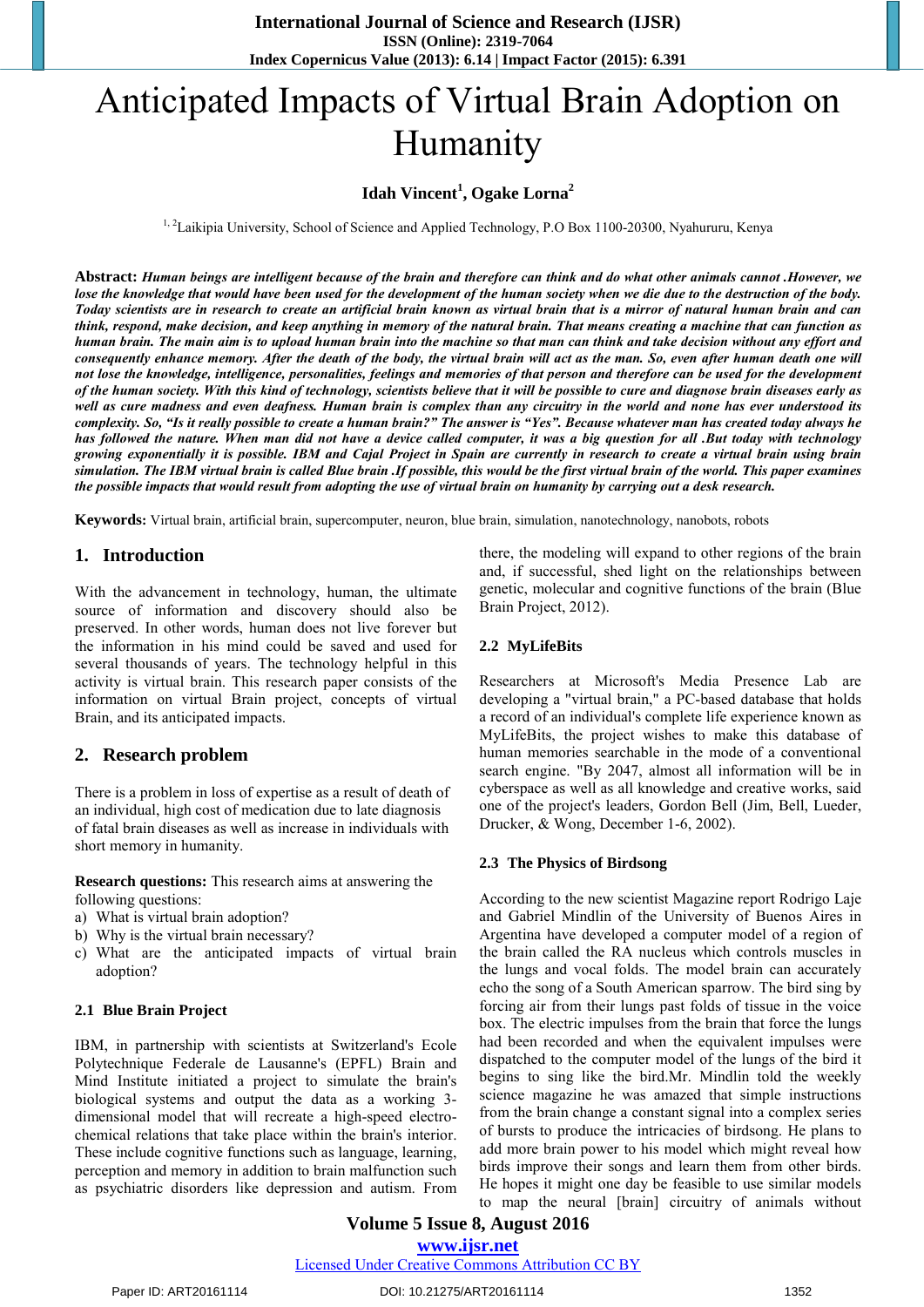distressing lab experiments - just by recording their calls and movements, the magazine said (Mindlin & Laje, 2005).

# **3. Methodology**

To identify relevant research and other brain simulated projects, the search was conducted using the key words "virtual brain"," artificial brain", "blue brain", "simulation". Only articles with the combined key words "blue brain", "virtual brain" and "Brain simulation" were selected. This tactic resulted in identification of key research papers, technical reports, journals and literature related to virtual brain activities. A critical review of the selected literature addressing the study area was then conducted to identify the anticipated impacts of virtual brain adoption on humanity.

# **4. Findings and Discussions**

#### **4.1 Virtual brain adoption**

#### **Virtual brain**

Virtual brain is an artificial brain, which is a mirror of the natural brain and can act as the brain. It can think, make decisions based on the past experience, and respond similar to the natural brain. It is possible by using a super computer, with an enormous amount of storage capacity, high processing power and an interface between the human brain and the artificial one. Through this interface the data stored in the natural brain can be up transferred into the computer. So the brain, the knowledge and intelligence of anyone can be kept and used for ever, even after their death.

#### **4.2 Technological readiness for adoption**

Virtual brain adoption refers to the use of a computer simulated replica of a human brain to enhance short memory term in human beings including the use in robotic machines.

There is already a technology in place to accelerate the implementation of the virtual brain project. Presence of supercomputer has accelerated the pace of creating a virtual brain. The Cajal Blue Brain in Spain uses the facilities of Supercomputing to pursue research in neurological experiments and computer simulations. (Cajal Blue Brain Project, 2011). Also the Blue brain project found by Dr. Henry Markram in Switzerland uses blue Gene Supercomputing to create a synthetic brain by reverse engineering a mammalian brain. (Seed Magazine, March 2008)

Nanotechnology comes handy by enabling scientists to create nanobots which are microscopic in size and can move with Nano scale precision. They act as interface with computer that is as close as our mind, thus they will be able to monitor all the activities and structure of our central nervous system by traveling into the brain and spine. This information, when entered into a computer, could then continue to function as us. Thus the data stored in the entire brain will be uploaded into the computer. ("Nanotechnology Microscope for Brain Studies". Retrieved 2011-01-07.)The presence of psychological experts and psychiatrists also makes it possible for the project to succeed by providing their expertise concerning the brain structure and its activities. This will make it possible to diagnose and treat brain infirmities such as the Parkinson's disease.

#### **4.3 Necessity of virtual brain**

Human beings are mortal and they all have to quite one day. However, their feelings, insights and mind views are immortal and always there forever. With the help of a virtual brain Great Inventory Brains like Einstein, Newton, and Nicola Tesla and so on can be reused for further inventions and expansion of technology in terms of thinking only by uploading the contents of the natural brain into it. The uploading is made possible by nanobots. These are robots tiny enough to travel throughout our circulatory system. They act as an interface between the natural brain and the comuter.In addition the nanobots can carefully scan the structure of our brain and provide a complete readout of the connection. Traveling into the spine and brain, they will be able to monitor the activity and structure of our central nervous system. They will be able to provide an interface with computer that is as close as our mind can be while we still reside in our biological form. This information, when entered into a computer, could then continue to function as us. Thus the data stored in the entire brain will be uploaded into the computer. This will keep the intelligence, knowledge and skill of any person forever. This is all possible with the help of technology known as the blue brain which will aid scientists to proceed further with an imaginary ideal speed. We often face difficulties in remembering things such as people"s names, their birthdays, and the spellings of words, proper grammar, important dates, history, facts etc... In the busy life every one want to be relaxed. Can"t we use any machine to assist for all these? Virtual brain may be the solution to it.

# **5. Anticipated impacts of virtual brain adoption**

# **5.1 Positive impacts**

#### **Memory Enhancement**

A good utilization of the virtual brain is in the case of short term memory and situations such as when a person gets old and starts forgetting or take more time to recognize an individual. Here a simple chip is installed into the human brain for which the short term memory and the volatile memory at old age is avoided. Therefore humans will be able to remember things with minimal effort (Farah, Cook-Deegan, & et , 2004).

#### **Improvements in healthcare**

The cost of brain disease to the European economy has been estimated at nearly Euro 800 billion per year. Given the huge figures involved, even small improvements would produce large benefits for the European economy. If the Virtual brain adoption led, directly or indirectly, to effective prevention or cures for common neurological or psychiatric diseases, the economic implications would be enormous (Gustavsson & et, 2011). Many neurological and mental disorders e.g. schizophrenia, Alzheimer"s and the Parkinson's disease are progressive diseases that cause severe, possibly irreversible damage, before they are diagnosed (Beach & al, 2012).and also scientists have found that one in four people will suffer

# **Volume 5 Issue 8, August 2016**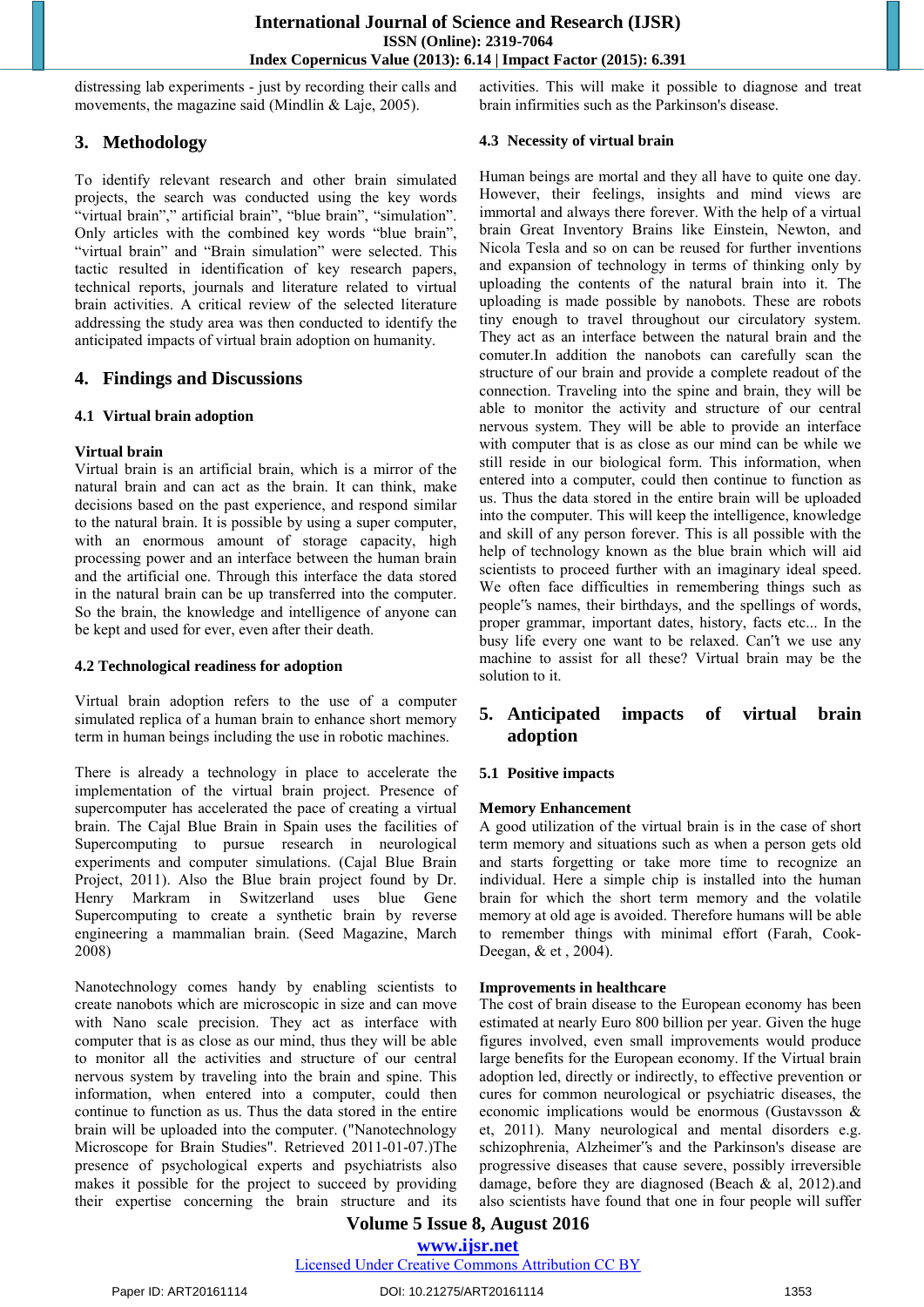#### **International Journal of Science and Research (IJSR) ISSN (Online): 2319-7064 Index Copernicus Value (2013): 6.14 | Impact Factor (2015): 6.391**

from one of around 560 brain diseases during their lifetime. Therefore it is important to have a good strategy in place for understanding these diseases and finding suitable treatments. The living brain is very difficult to study both from a technical and moral perspective. A virtual model, however, makes direct observations possible. Experiments on models are also more efficient and limit the need for laboratory animals. The Blue Brain Project, by including molecularlevel simulations, could be used to study the effect of new pharmaceutical compounds on virtual brains of any species, age, and stage of disease. According to Dr. Henry Markram a meticulous virtual copy of the human brain, would enable basic research on brain cells and computer-based drug trials by performing virtual experiments (The New York Times, 2013).In addition Technologies generated by the virtual Brain Project and other similar projects offer several possibilities to other fields of research. The brain model can be used to investigate disease signatures, the impact of certain drugs and test treatment strategies for neurological diseases. The discovery of biological signatures for a disease would inevitably suggest hypotheses of disease causation. Brain Simulation Platform would allow researchers to test these hypotheses. This kind of research could provide fundamental insights into the role of different levels of biological organization in brain disease, suggesting potential targets and strategies for treatment, leading to better and earlier diagnostic and treatment methods. Ultimately, these developments will lead to more advanced medical options available to patients at a lower cost. (Ailamaki A., 2012) It is also possible for man to get rid of madness by downloading the contents of the brain that was uploaded into the computer. The deaf can also be able to hear via direct nerve stimulation.

#### **Integration of all neuroscientific research results worldwide and bringing scientists all over the world together**

In 2009, Dr. Markram conceived of the Human Brain Project, a sprawling and controversial initiative of more than 150 institutions around the world that he hopes will bring scientists together to realize his dream. (The New York Times, 2013)The Virtual Brain Project will provide a centrally coordinated resource for the 200,000 active neuroscientists in the world. Previously each researcher has focused on their own specialist field without the results being shared and easily available to all. The virtual brain project hopes to build a bigger, better platform for neuroscientists to experiment on. The project is becoming a brain simulation facility that is accessible to all. This will eventually lead to Integration of all neuroscientific+ research results worldwide.

#### **Engineering of computer chips and Development of New Breed of supercomputers**

Design of the artificial human brain will also lead to developments in the Engineering of computer chips and in developing new Supercomputing and energy efficiency techniques modeled with the human brain as an example. The project's platforms include those on Neurorobotics, Neuromorphic Computing, and High Performance Computing. Computational developments can be extended into realms such as data mining, telecommunications, appliances, and other industrial uses. ("How to build a human brain", n.d.)The brain circuitry is in a complex state of flux, the brain rewiring itself every moment of its existence. If the scientists can crack open the secret of how and why the brain does it, the knowledge could lead to new breed of supercomputers which operates at inconceivable speeds. (HBP flagship report)

#### **Self-decision making by the computer on absence of individual**

Virtual brain which is an actual , computer brain" may eventually have the ability to think for itself thereby making decisions. Researchers at Microsoft's Media Presence Lab are developing a "virtual brain," a PC-based Database that holds a record of an individual's complete life experience Called MyLifeBits, the Project aims at making this database of human memories searchable in the manner of a Conventional search engine. "By 2047, almost all information will be in cyberspace including all knowledge and creative Works", said one of the project's leaders, Gordon Bell. Through that record and use of virtual brain chip, the pattern of connectivity and reasoning of the human brain can be deduced. The facts and the patterns are then stored on the database of the chip. This comprises the expertise and the intelligence of an individual, hence after death the chip can be extracted and inserted in the supercomputer to extract the networks and patterns which constitutes the expertise. This can then be used to draw conclusions and make decisions without the presence of the individual. Also a robot fitted with a virtual brain (intelligent machine) would do very significant functions such as Business analysis, attending conferences, reporting, etc. consistently. (IFR Statistical department, 2010)

# **5.2 Negative impacts**

# **Technological errors**

The adoption of virtual brain will likely lead to development of machines able to mimic or surpass human thoughts. The advent of artificial intelligence may become one of mankind"s greatest achievements, but as renowned physicist Stephen Hawking put it might also be the last unless we learn to avoid the risks (Rory Cellan-Jones, 2014).Since it"s an approach to make machines intelligent and thoughtful it increases the risk of machines conducting war against human like we have been watching in the movies like Terminator, Universal soldier, Transformers etc.

#### **Cyber Crimes**

Malware and Computer viruses will pose an increasingly critical threat to the virtual brain, in addition others may use technical knowledge against us. Once a Blue Brain related to a particular person"s neural schema is hacked, the brain could be used against the very person and result to financial loss, information disclosure and even identity theft or impersonation (Kizza, 2014).

# **6. Conclusion**

In conclusion the anticipated adoption of the virtual brain will results to benefits as well as harm to the human race. We will be able to transfer ourselves into computers at some point and maybe live as programs. This will result to immortality. Most arguments against this outcome are

**Volume 5 Issue 8, August 2016 www.ijsr.net**

Licensed Under Creative Commons Attribution CC BY